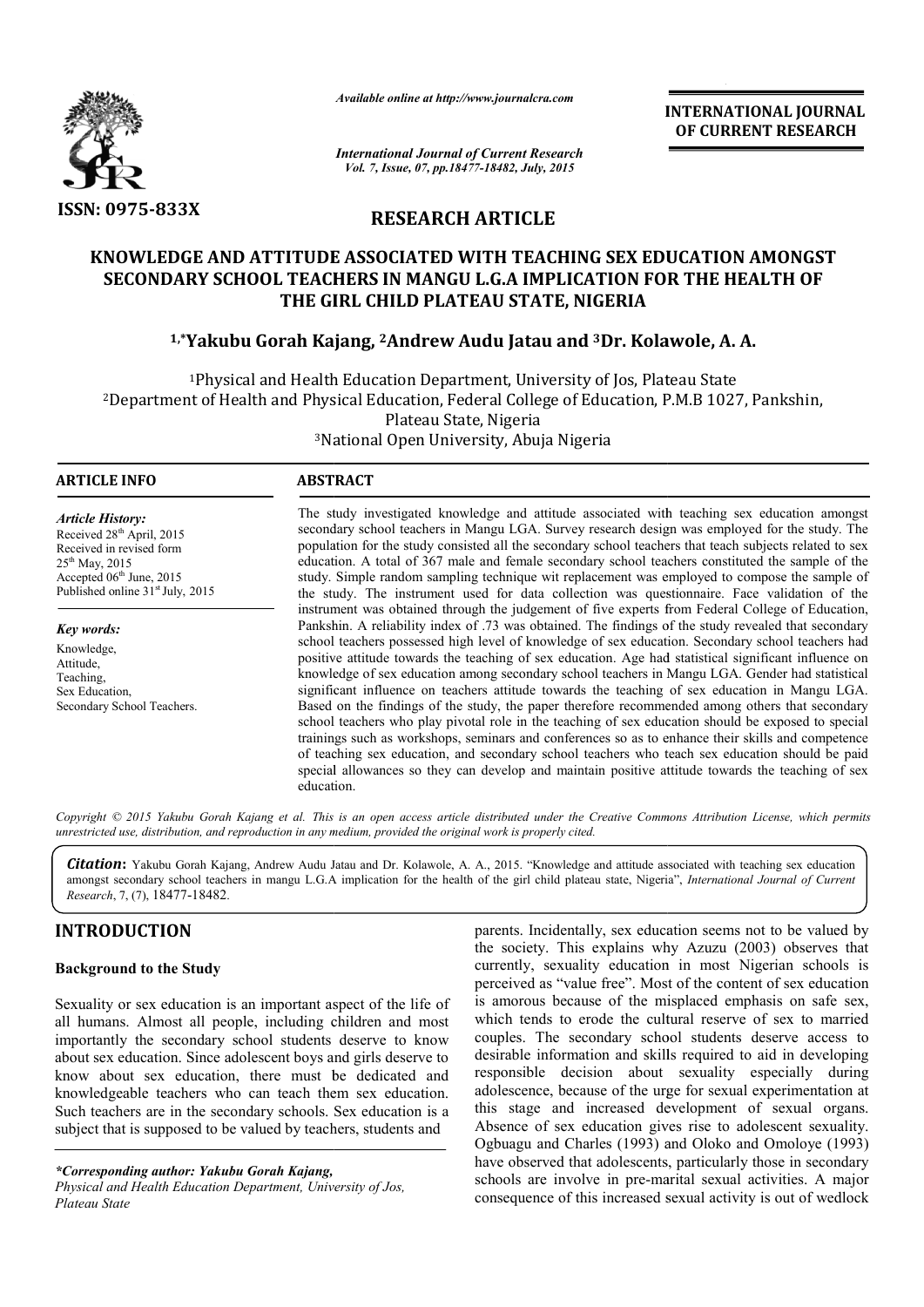*18478 Yakubu Gorah Kajang et al., Knowledge and attitude associated with teaching sex education amongst secondary school teachers in Mangu L.G.A implication for the health of the girl child plateau state, Nigeria*

pregnancies which may result in either abortion or childbirth. As though the problems of adolescent girls' pregnancies were not challenging enough, Dixon-Mueller (1993) has reported that there is increased in the number of sexually transmitted infections including Acquired Immune Deficiency Syndrome (AIDS) among adolescents arising from their sexual activeness. Secondary school teachers supposed to play critical role in the teaching of sex education, but unfortunately, it appears that most secondary school teachers in Nigeria lack the skills, competences and the correct attitude to teach sex education. This explains why Ajala (2002) observed that some of the secondary school teachers who teach sex education skip topics related to reproductive system, some of the teachers feel ashamed to mention male and female reproductive organs, some don't answer questions on male and female reproductive organs while some of them don't respond to questions related to sexuality. Teachers' negative attitudes towards the teachings of sex education may hamper its teaching. Ikorok (2004) suggests that for effective teaching of sex education, certain qualities are required of the teacher.

The teacher should possess accurate and scientific knowledge relating to sexuality education in such areas as reproduction, body image, friendship, marriages, growth and development. He should be emotionally stable, honest, and accessible and should have positive attitude towards sex education. Nigerian culture like most traditional cultures, considers it a taboo to discuss sexual matters. It is feared that such action will breed immorality and sexual promiscuity (Ikorok, 2004). Such action in the actual sense breeds in ignorance or lack of knowledge of sexuality education. Partial or low knowledge as Florio and Stafford (1969) observe confers unwarranted sense of security which beclouds one's alertness to risk, danger and hazard associated with premarital sex. This unwarranted sense of security according to Okafor (1997) could be very dangerous among secondary school students most of who are in their adolescence period, a period known to be characterised by experimentation of sex and peer group worshipping. These characteristics may often open up informal channels of sex education from which incorrect information about sex and reproduction may be received by most girl-child.

Culture forbids teachers and parents, especially mothers who should be the first sexuality educators for their children from giving them the appropriate information on sexuality education such that youths grope in the dark and fall prey to preventable sexually-related-problems such as syphilis, gonorrhoea, including HIV and AIDS, unwanted pregnancies and abortion. The attendant consequences of abortion have predisposed many adolescent girls to infertility, pelvic inflammatory diseases and pre-mature death. The question then is whether the secondary school teachers have good knowledge of sex education which they teach as well as portray positive attitude toward the teaching of sex education. This is what this paper is set to explore.

## **Aims of the Study**

The aims of this study was to determine the knowledge and attitude associated with teaching sex education among secondary school teachers in Mangu LGA.

# **Objectives of the study**

Specifically, the objectives of the study were to:

1.Ascertain the level of knowledge of sex education among age 20-30 and 31+ secondary school teachers in Mangu LGA.

2.Find out the attitudes associated with teaching sex education among male and female secondary school teachers in Mangu LGA.

## **Research Questions**

In order to guide the study, the following research questions were posed:

- 1. What is the level of knowledge of sex education among age 20-30 and 31+ secondary school teachers in Mangu LGA?
- 2. What are the attitudes associated with teaching sex education among male and female secondary school teachers in Mangu LGA?

# **Hypotheses**

The following null hypotheses were formulated and tested at .05 level of significance.

- 1. There is no statistical significant difference in the level of knowledge of sex education among age  $20-30$  and  $31+$ secondary school teachers in Mangu LGA.
- 2. There is no statistical significant difference in the attitude associated with teaching sex education among male and female secondary school teachers in Mangu LGA.

# **MATERIALS AND METHODS**

This section presents the description of the research design, the population for the study, the sample and sampling techniques, instrument for data collection and method of data collection. In order to achieve the purpose of the study, a survey research design was employed. The population of the study consisted of all secondary school male and female teachers that teach subjects related to sex education in Mangu LGA. The sample of the study consisted of 367 male and female secondary school teachers in Mangu LGA. The random sampling technique of balloting with replacement was adopted to compose the sample for the study. The instrument used for data collection was questionnaire. A 46-item knowledge and attitude associated with teaching sex education questionnaire (KAATSEQ) was used. The questionnaire was categorised into three sections - A,B and C, Section A contained two sociodemographic variable: sex and age, Section B elicited information on teachers' level of knowledge of sex education. This section required the respondents to indicate their level of knowledge by responding to response options of true or false. Section C contained information on teachers' attitudes towards the teaching of sex education. This section provided the response categories of: Strongly Agree (SA), Agree (A), Disagree (D), and Strongly Disagree (SD). Face validity of the instrument was obtained through the judgments of five experts drawn from the departments of Health and Physical Education and Educational Foundations from the Federal College of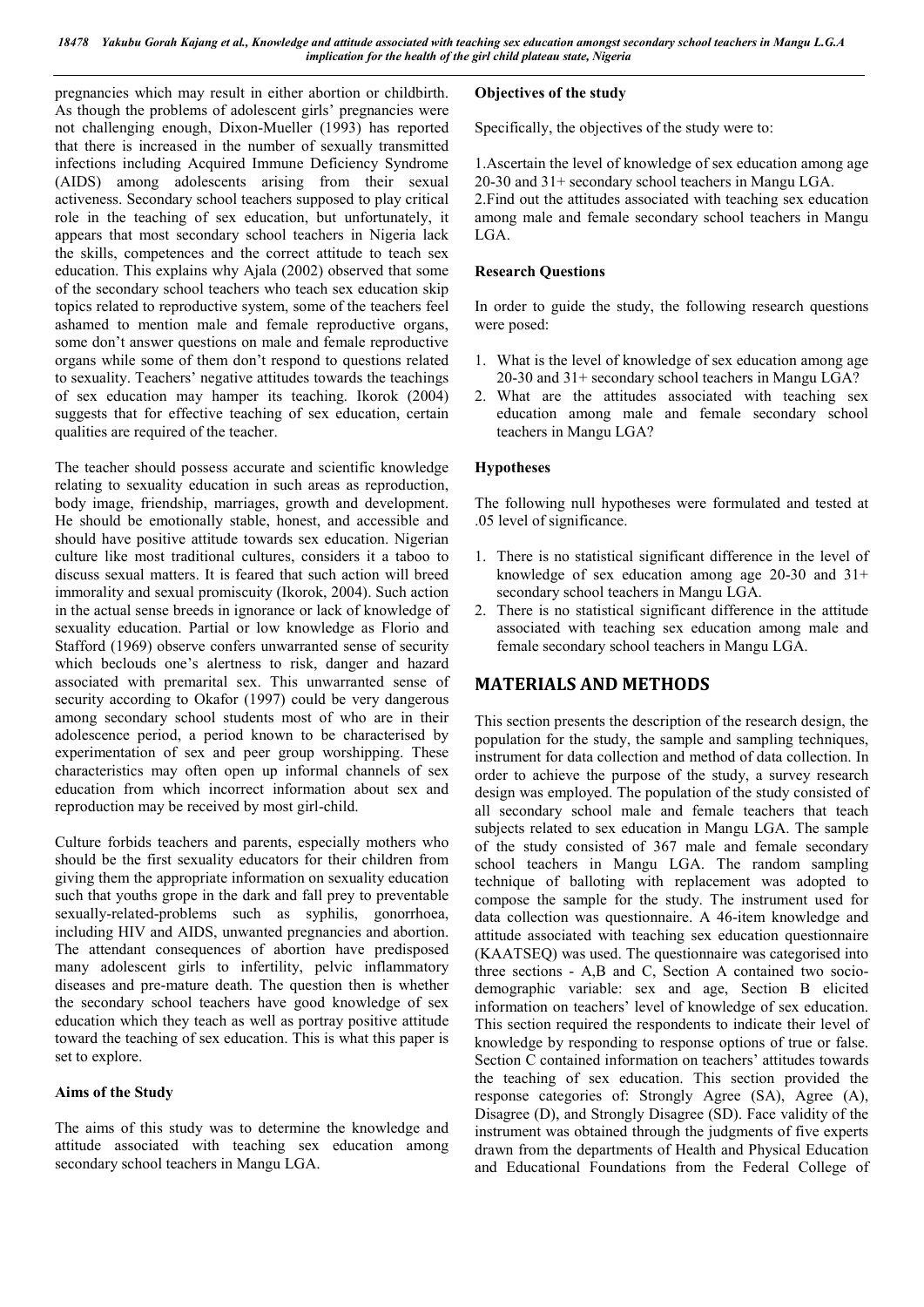Education, Pankshin. The experts were given a draft copy of the questionnaire. Based on the inputs, corrections and suggestions made by the experts, the final copy of the questionnaire was produced. The reliability of the questionnaire was determined through the outcome of the pretest using split-half method. A reliability index of .73 was yielded, which was considered appropriate for the present study.

#### **Method of Data Collection**

The researcher and three trained research assistants visited some secondary schools in Mangu LGA and distributed the questionnaire. The procedure for filling the questionnaire was explained to the teachers by the researcher and the three trained research assistants. Thereafter, the filled questionnaires were collected back on the spot.

#### **Method of Data Analyses**

The data generated for the study were analysed using frequencies and percentages to answer the research questions posed on the level of knowledge of sex education while mean was employed to answer the research question posed on attitude associated with teaching sex education. Percentages using modified Ashur's (1997) criteria for describing level of knowledge were utilized for providing answer to the research question posed on level of knowledge of sex education. In this regard, a proportion of less than 20 percent was considered "very low level of knowledge", 21-39 percent "low", 40-59 percent "Average", 60-80 percent "high" and above 80 percent very high level of "knowledge". On the other hand, means were used to answer research questions posed on attitude associated with teaching sex education. Likert Scale of summated rating was employed. The criterion mean of 2.5 was derived by adding all the weighted points divide by four. That

is  $4+3+2+1 = -4$  $= 2.5$ . Thus, a positive response was

considered if the mean was equal to or greater than 2.5. Conversely, it was considered negative if the mean was less than 2.5.

Chi-square and t-test statistics were used to test the null hypotheses postulated for the study. The hypotheses were rejected where the calculated values are equal to or greater than the table value. On the other hand, the hypotheses were accepted if the table values are greater than the calculated values.

# **RESULTS**

In presenting the major findings relevant to the present study, the answers to the research questions are provided first using percentages and means. This is followed by testing of the postulated hypotheses using chi-square and t-test statistics. The results in Table 1 show that the secondary school teachers possessed high level of knowledge that: trichomoniasis is a sexually transmitted infection (age  $20-30 = 82.35\%$  > age 31+ = 53.29%), sex education is not a strong strategy for promoting sexual desires (age  $20-30 = 76.47\% >$  age  $31+ = 64.46\%$ ), candidiasis is a sexually transmitted infection (age  $20-30 =$ 74.11% > age  $31+ = 60.91\%$ , sex education is a strong strategy for controlling the spread of HIV/AIDS (age 20-30 =  $62.94\%$  < age  $31+ = 75.63\%$ , discussing sexual matters should not be put off until just a child's marriage (age 20-30 =  $61.70\%$  < age  $31+ = 84.77\%$ ) and that sex education is not about teaching students how to have sex without pregnancy (age  $20-30 = 67.64\% <$  age  $31+ = 68.02\%$ ). On the other hand, the table reveals that secondary school teachers possessed average level of knowledge that gonorrhoea when untreated can lead to salpigitis (age  $20-30 = 42.35\% >$  age  $31+ =$ 50.25%), and that sexual information are better obtained from friends (age  $20-30 = 58.82\%$  > age  $31+=50.76\%$ ). The overall results indicate that both age 20-30 secondary school teachers possessed high level of knowledge of sex education (age 20-30  $= 64.53\% >$  age 31+ = 60.41%).

Table 2 above reveals that secondary schools teachers do not discourage their students from asking questions related to sexuality (male  $x = 2.52$  < female  $x = 3.11$ ), don't feel embarrass to respond to questions on both male and female reproductive organs (male  $x = 2.90 \le$  female  $x = 3.09$ ), do

| S/N | Items                                                                        |     | Age $20-3$ -  |    |               |           | Age $31+$     |     |               |  |
|-----|------------------------------------------------------------------------------|-----|---------------|----|---------------|-----------|---------------|-----|---------------|--|
|     |                                                                              |     | $n = 170$     |    |               | $n = 197$ |               |     |               |  |
|     |                                                                              |     | Correct       |    | Incorrect     |           | Correct       |     | Incorrect     |  |
|     |                                                                              |     | $\frac{0}{0}$ |    | $\frac{0}{0}$ |           | $\frac{0}{0}$ |     | $\frac{0}{0}$ |  |
|     | Discussion of sexual matters should be put off until just a child's marriage | 105 | 61.76         | 65 | 38.23         | 167       | 84.77         | 30  | 15.22         |  |
|     | Sexual information are better obtained informally from friends               | 100 | 58.82         | 70 | 41.7          | 100       | 50.76         | 97  | 49.23         |  |
|     | Sex education is a strong strategy for promoting sexual desires              | 130 | 76.47         | 40 | 23.52         | 127       | 64.46         | 70  | 35.53         |  |
|     | Sex education is a strong strategy for controlling the spread of HIV/AIDS    | 107 | 62.94         | 63 | 37.05         | 149       | 75.63         | 48  | 24.36         |  |
|     | Sex education is a strategy for advancement of women's reproductive right    | 114 | 67.05         | 56 | 32.94         | 80        | 40.60         | 117 | 59.39         |  |
| 6   | Sex education is about teaching students how to have sex without pregnancy   | 115 | 67.64         | 55 | 32.35         | 134       | 68.02         | 63  | 31.97         |  |
|     | Teaching sex education can lead to promiscuity among students                | 135 | 79.41         | 35 | 20.58         | 118       | 59.89         | 79  | 40.10         |  |
| 8   | Gonorrhoea when untreated can lead to salpingitis                            | 72  | 42.35         | 98 | 57.64         | 99        | 50.25         | 98  | 49.70         |  |
| 9   | Trichomoniasis is a sexually transmitted infection                           | 140 | 82.35         | 30 | 17.64         | 105       | 53.29         | 92  | 46.70         |  |
| 10  | Genital warts are sexually transmitted diseases                              | 99  | 58.23         | 71 | 41.76         | 143       | 72.58         | 54  | 27.41         |  |
| 11  | Sex education is a strategy for controlling over population                  | 114 | 67.05         | 56 | 32.94         | 80        | 40.60         | 117 | 59.39         |  |
| 12  | Candidiasis is a sexually transmitted disease                                | 126 | 74.11         | 44 | 25.88         | 120       | 60.91         | 77  | 39.08         |  |
| 13  | Chlamydia is one of the sexually transmitted infections                      | 104 | 61.11         | 66 | 38.82         | 115       | 58.37         | 82  | 41.62         |  |
| 14  | Chancroid is not a sexually transmitted infection                            | 75  | 44.11         | 95 | 55.88         | 129       | 65.48         | 68  | 34.51         |  |
|     | Overall $%$                                                                  |     | 64.53         |    | 35.47         |           | 60.41         |     | 39.59         |  |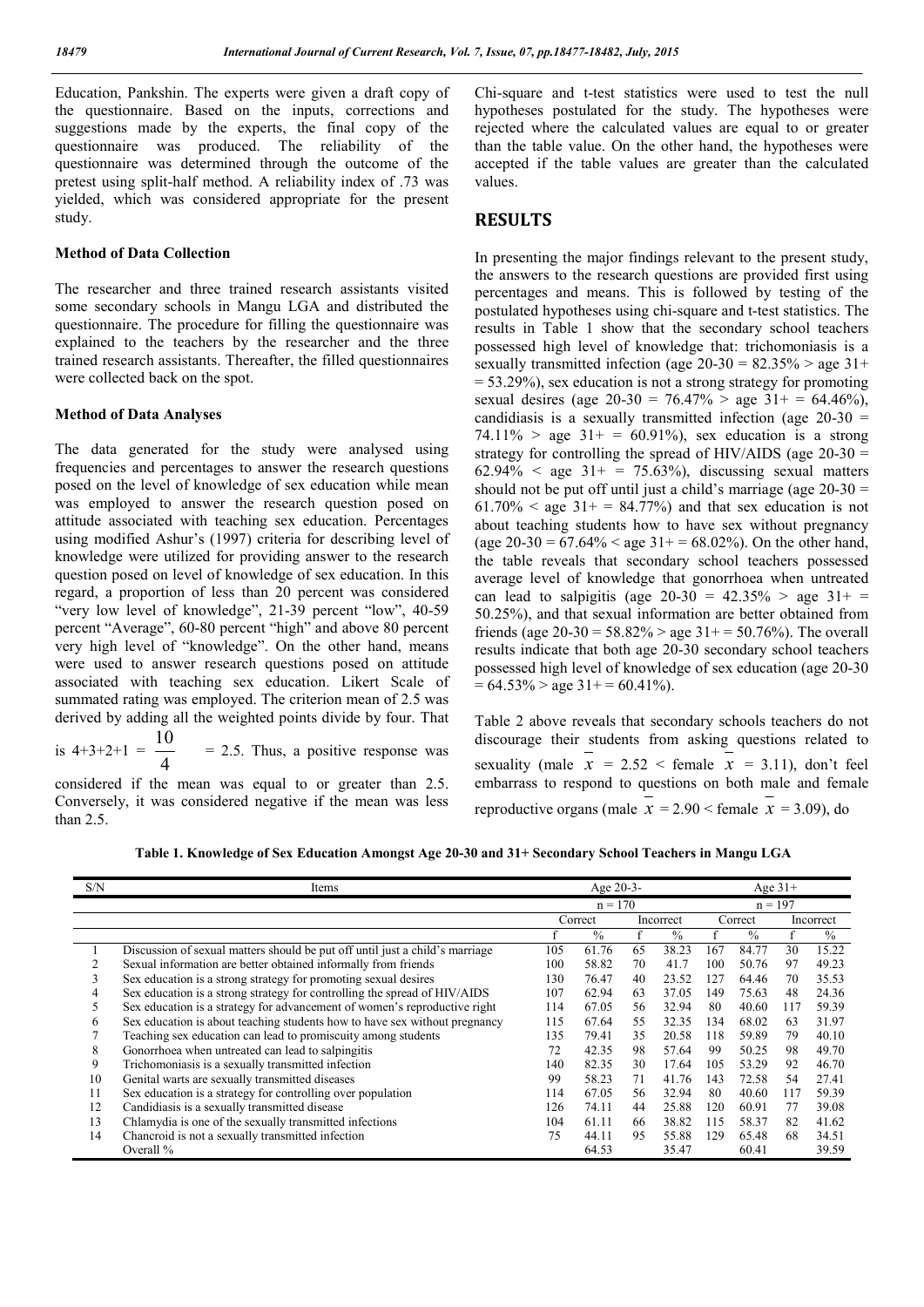#### **Table 2. Attitude Associated with the Teaching of Sex Education Amongst Male and Female Secondary School Teachers in Mangu LGA**

| S/N | Items                                                                                   | Male             | Female        |
|-----|-----------------------------------------------------------------------------------------|------------------|---------------|
|     |                                                                                         | $n = 190$        | $n = 177$     |
|     |                                                                                         | $\boldsymbol{x}$ | $\mathcal{X}$ |
| 15  | Parents should strongly oppose the teaching of sex education                            | 2.60             | 2.74          |
| 16  | Religious leaders should strongly oppose the teaching of sex education                  | 2.86             | 2.86          |
| 17  | I feel embarrassed when students ask me questions related to sex                        | 2.63             | 2.76          |
| 18  | I don't feel comfortable to mention the name penis when teaching sex education          | 2.76             | 2.65          |
| 19  | I don't respond to students questions that are related to sexuality                     | 2.51             | 3.04          |
| 20  | I don't feel comfortable to mention the organ vagina when teaching my students          | 2.52             | 3.11          |
| 21  | I often skip topics that deal with male and female reproductive system                  | 2.57             | 2.80          |
| 22  | I feel embarrassed to respond to questions on both male and female reproductive systems | 2.90             | 3.09          |
| 23  | I discouraged my students from asking questions related to sexuality                    | 3.02             | 2.98          |
| 24  | I don't like teaching sex education at all                                              | 2.79             | 3.14          |
|     |                                                                                         | 2.71             | 2.91          |
|     | Overall Mean $X$                                                                        |                  |               |

#### **Table 3. Chi-square Analysis Verifying the Difference in Knowledge of Sex Education Amongst Age 20-30 and 31+ Secondary School Teachers in Mangu LGA**

| Variables                                                                    | Cal $x^2$ | Tab. $X^2$ | Level of significance | df | Decision |
|------------------------------------------------------------------------------|-----------|------------|-----------------------|----|----------|
| Age                                                                          |           |            |                       |    |          |
| Discussion of sexual matters should be put off until just a child's marriage | 25.17     | 3.84       | .05                   |    | Rejected |
| Sexual information are better obtained informally from friends               | 2.37      | 3.84       | .05                   |    | Accepted |
| Sex education is a strong strategy of promoting sexual desires               | 6.24      | 3.84       | .05                   |    | Rejected |
| Sex education is a strategy for controlling the spread of HIV/AIDS           | 6.96      | 3.84       | .05                   |    | Rejected |
| Sex education can be a strategy for controlling over population              | 25.60     | 3.84       | .05                   |    | Rejected |
| Sex education is a strategy for advancement of women's reproductive right    | 4.64      | 3.84       | .05                   |    | Rejected |
| Sex education is about teaching students how to have sex without pregnancy   | 0.00      | 3.84       | .05                   |    | Accepted |
| Teaching sex education can lead to promiscuity among students                | 20.37     | 3.84       | .05                   |    | Rejected |
| Gonorrhoea when untreated can lead to salpigitis                             | 2.27      | 3.84       | .05                   |    | Accepted |
| Trichonomiasis is a sexually transmitted infection                           | 34.70     | 3.84       | .05                   |    | Rejected |
| Genital wart is not a sexually transmitted disease                           | 8.35      | 3.84       | .05                   |    | Rejected |
| Candidiasis is a sexually transmitted infection                              | 7.17      | 3.84       | .05                   |    | Rejected |
| Chlamydia is one of the sexually transmitted disease                         | 0.77      | 3.84       | .05                   |    | Accepted |
| Chancroid is a sexually transmitted diseases                                 | 16.86     | 3.84       | .05                   |    | Rejected |
|                                                                              | 11.53     | 3.84       | .05                   |    | Rejected |

**Table 4. Summary of t-test Verifying the Difference in Attitude Associated with Teaching Sex Education Amongst Male and Female Secondary School Teachers in Mangu LGA**

| Group          | No        | –<br>v | <b>SD</b> | Level of significance | df   | ∴cal | t-tab | Decision |
|----------------|-----------|--------|-----------|-----------------------|------|------|-------|----------|
| Male<br>Female | 90<br>177 | 201    | .18       | .05                   | 3.65 | 2.70 | .96   | Rejected |

not dislike teaching sex education (male *x* = 2.79 < female *x* = 3.14), do not refuse to respond to students' questions that are related to sexuality (male  $x = 2.51$  < female  $x = 3.04$ ), and don't skip topics that deal with male and female reproductive systems (male  $x = 2.57$  < female  $x = 2.80$ ). The overall results show that both male and female secondary school teachers have positive attitudes towards teaching sex education  $(male \t x = 2.71 > female \t x = 2.91).$ 

Table 3 above shows that the overall calculated chi-square value of 11.53 at 3.84 degrees of freedom is greater than the table chi-square value of 3.84 at .05 level of significance (cal.  $X^2 = 11.53 >$  tab  $x^2 = 3.84$ , p > .05). Since the overall calculated chi-square value is more than the table chi-square value, the null hypothesis of no significant difference was rejected. This implies that age has statistical significant influence on the knowledge of sex education among age 20-30

and 31+ secondary school teachers in Mangu LGA. Results in table 4 reveal that the calculated t-value of 2.70 at 365 degrees of freedom is more than the t-table value of 1.96 at .05 level of significance (t-cal =  $2.70 >$  t-tab =  $1.96$  p $> .05$ ). Since the calculated t-value is more than the table t-value, the null hypothesis of no significant difference was rejected. This implies that there is no statistical significant difference in the attitude associated with the teaching of sex education among male and female secondary school teachers in Mangu LGA.

#### **Findings of the Study**

The findings of the study are:

- 1. Secondary school teachers possessed high level of knowledge of sex education
- 2. Secondary school teachers had positive attitude towards the teaching of sex education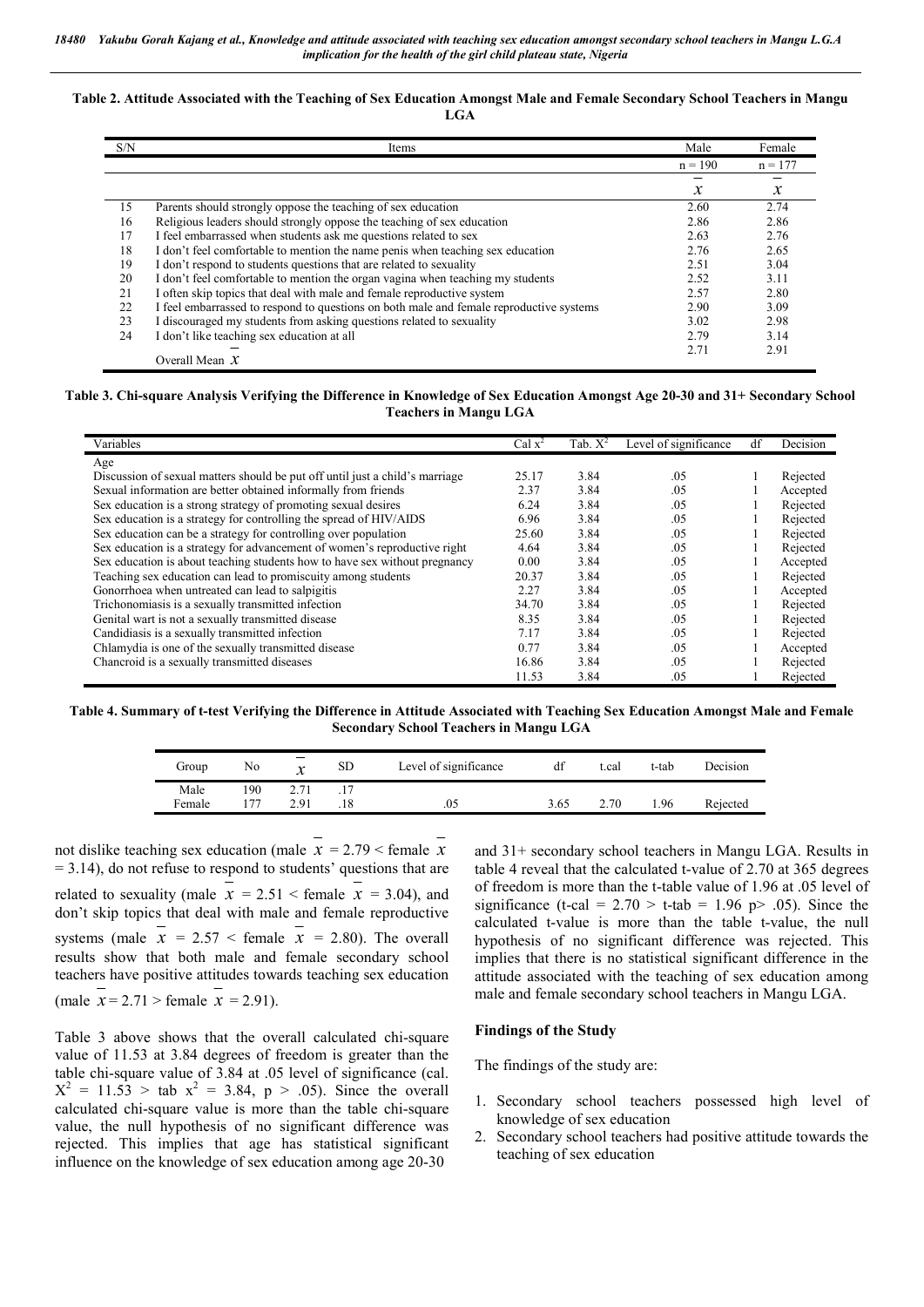- 3. Age has statistical significant influence on knowledge of sex education amongst secondary school teachers in Mangu LGA.
- 4. Gender has statistical significant influence on teachers' attitude toward the teaching of sex education amongst secondary school teachers in Mangu LGA.

# **DISCUSSION**

The results of the study show that secondary school teachers' knowledge of sex education was high. The high level of knowledge of secondary school teachers is not surprising, but expected because most of the teachers have been teaching sex education as a subject in their schools. It is therefore expected that the teachers should have sufficient knowledge of the subject matter they teach. This finding agrees with that of Davou (2010) who found that 95.2 percent of the secondary school students had a very high knowledge of sex education. On the other hand, this finding contrasts with that of Okafor (1997) who found that secondary school students possessed average level of knowledge of sex education. The difference in the findings may be adduced to the subjects' level of educational attainment. Since secondary school teachers play pivotal role in the teaching of sex education, they are more likely to have access to information related to sex education than the secondary school students. The finding also differed with the findings of Igbokwe and Charles (2004) whose study revealed that primary school teachers had low level of knowledge of family planning methods.

The finding that secondary school teachers had positive attitudes towards the teaching of sex education is surprising and not expected because most secondary school teachers face opposition from parents, religious leaders and traditional leaders who consider it a taboo to discuss sexual matters with adolescents for fear that such discussions will breed immorality and sexual promiscuity. Nevertheless, this finding corroborates that of Abiye (2004) who found that teachers had positive attitudes toward the teaching of sex education. This finding on the other hand, negates that of Ajala (2002) whose study revealed that subject teachers of religious study, moral education and guidance counsellors often do not feel comfortable with discussing some sex education topics with the students and do not know how to address their concerns and issues. This problem led to a situation where some teachers develop negative attitudes of skipping some topics related to sex education.

The finding that age had statistical significant influence on knowledge of sex education is surprising and not expected because one expect both the older and the younger teachers to possess the same level of knowledge since all of them teach the subject in their schools. However, this finding is in line with Okafor's (1997) findings that age had statistical significant influence on the knowledge of sex education among secondary school students in Anambra State. This finding further disagrees with that of Igbokwe and Charles (2004) who found that age had no statistical significant influence on the level of knowledge of family planning among primary school teachers in Nsukka LGA. The finding that gender had statistical significant influence on attitude towards the teaching

of sex education among secondary school teachers is surprising and unexpected because both male and female secondary school teachers in developing countries are not quite motivated and ill-equipped with the appropriate skills to teach the subject. This could give rise to portraying negative attitudes towards teaching of sex education amongst secondary school teachers. This finding is in contrasts with that of Ikechukwu (2004) whose study revealed that gender had no statistical significant influence on the practice and attitudes of safe sex among secondary school students in Enugu East LGA. The difference in the findings may be adduced to the disparity in the level of education as well as influence of location amongst the subjects.

### **Implication for the Health of the Girl-Child**

Health is wealth; a healthy girl-child is an empowered individual. For the girl-child to be empowered, she must have a high level of knowledge of sex education and cultivate positive attitude towards safe sex. The knowledge of sex education can be obtained from competent, skilled and serious minded teachers. Reproductive health information emanating from sexuality education is a veritable tool that can promote the health of the girl-child and the health of the girl-child is the mean to her empowerment. A healthy and empowered girlchild promotes the development of a nation. The high level of knowledge of sex education possessed by secondary school teachers who teach sex education connotes that when that knowledge is transmitted to the girl-child, it will promote positive reproductive health of the girl-child which can in turn promote the development of an empowered girl-child. When a girl-child is healthy, fit and empowered, her contribution to national development is certain. When teachers transmit appropriate sexual information to the girl-child, it will help stamp out the misconceptions and ignorance which more often than not, confer unwarranted sense of sexual security that have over the years becloud the girl-child's alertness to risk, dangers and hazard associated with premarital sex. The ignorance that paves way to unwarranted sense of sexual security has predisposed the girl-child to unwanted pregnancy and its attendant complications such as abortion, infertility, pelvic inflammatory disease, vesico-vaginal fistulae and maternal mortality. These are capable of undermining the reproductive health of the girl-child.

Sexuality education provided by knowledgeable and skilled teachers of the girl-child would prevent the high rate of teenage pregnancy, illegitimate birth among adolescents and sexually transmitted infections including HIV and AIDS. The absence of these challenges would promote the health of the girl-child. The girl-child that is exposed to sexuality education from a competent teacher may have sufficient knowledge to take the right approach to safe sexual behaviour and to make vital modification in life-style as the teachers would provide accurate information to help the girl-child develop positive and healthy attitudes, values, goals and practices that would enable her express her sexual impulse and behaviour in a socially and acceptable manner. Secondary school teachers who possess high level of knowledge and positive attitudes toward the teaching of sex education may be capable of providing appropriate knowledge, correct myths and misconceptions and progression of life and enhance overall well-being of the girl